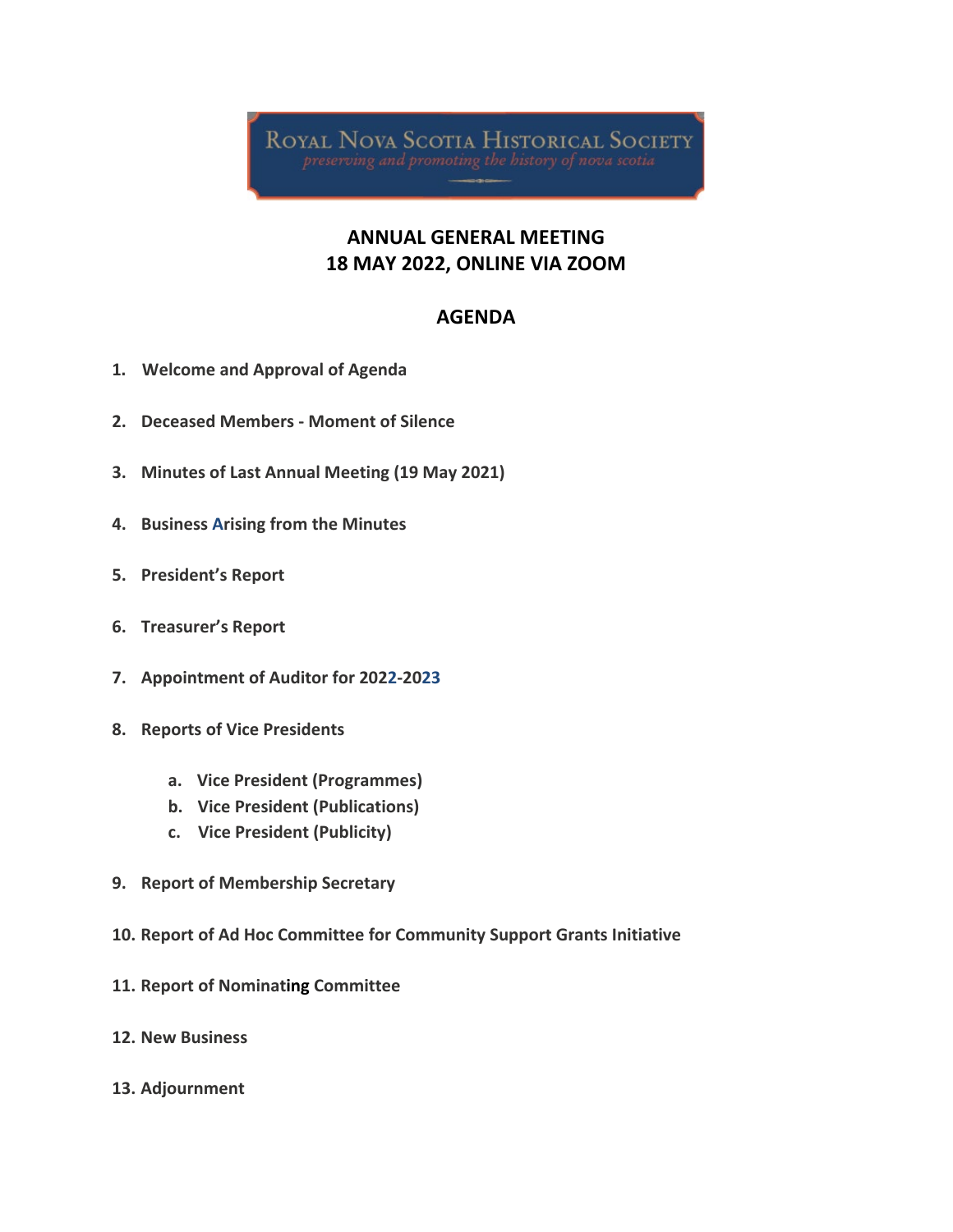#### **Royal Nova Scotia Historical Society**

#### **Annual Meeting, Wednesday, May 19, 2021**

- **1. Opening**: Following a lecture given by Afua Cooper that used seven letters to situate the relationship of Lord Dalhousie and the Black Refugees, the online gathering of the Society resumed at 8:20 pm for the Annual General Meeting of the Society. President Lois Yorke observed that there were at least 22 members in a virtual quorum of attendance when the Zoom meeting reconvened.
- **2. Approval of Agenda:** The Agenda, as posted on the Society's website was approved on the motion of Sara Beanlands and Nicole Neatby.
- **3. Memorial Moment:** Traditionally the annual meeting includes a moment of silent remembrance and contemplation of the contributions of members and adherents to the Society who may have passed away during the year. In this year of COVID online-ness there were no deaths within the membership which had come to the Society's attention.
- **4. Minutes:** The minutes of the previous annual meeting, that had occurred in the untraditional month of September due to COVID, had been virtually circulated prior to the meeting and were accepted as posted on the motion of John Macleod and Nicole Neatby.
- **5. Business arising from the minutes:** There were no matters in the minutes that would require the attention of the meeting outside of the topics which would be covered by the various reporting officers.
- **6. President's Report:** In her report Lois Yorke recalled Past President Sara Beanlands summing up her concluding presidential year as being extraordinary due to the pandemic. Who knew, the president said, that it would be another extraordinary year, and that the unusualness of online lectures would become ordinary and seamless in delivery. While her report was also posted she did highlight the appearance of the *Journal* on schedule and thanked the editor, Anne Marie Lane Jonah, and all involved for making this happen.
- **7. Treasurer's Report:** Circumstances had not permitted the completion of the annual statements of the Society and a financial report was not available for the Annual meeting. The Council will receive the report later in the year and make it available to the membership at that time.
- **8. Auditor's Report:** The firm of Smith and Touesnard had agreed to act as our auditors as part of their support of community activities. They would do a review of our reporting for the coming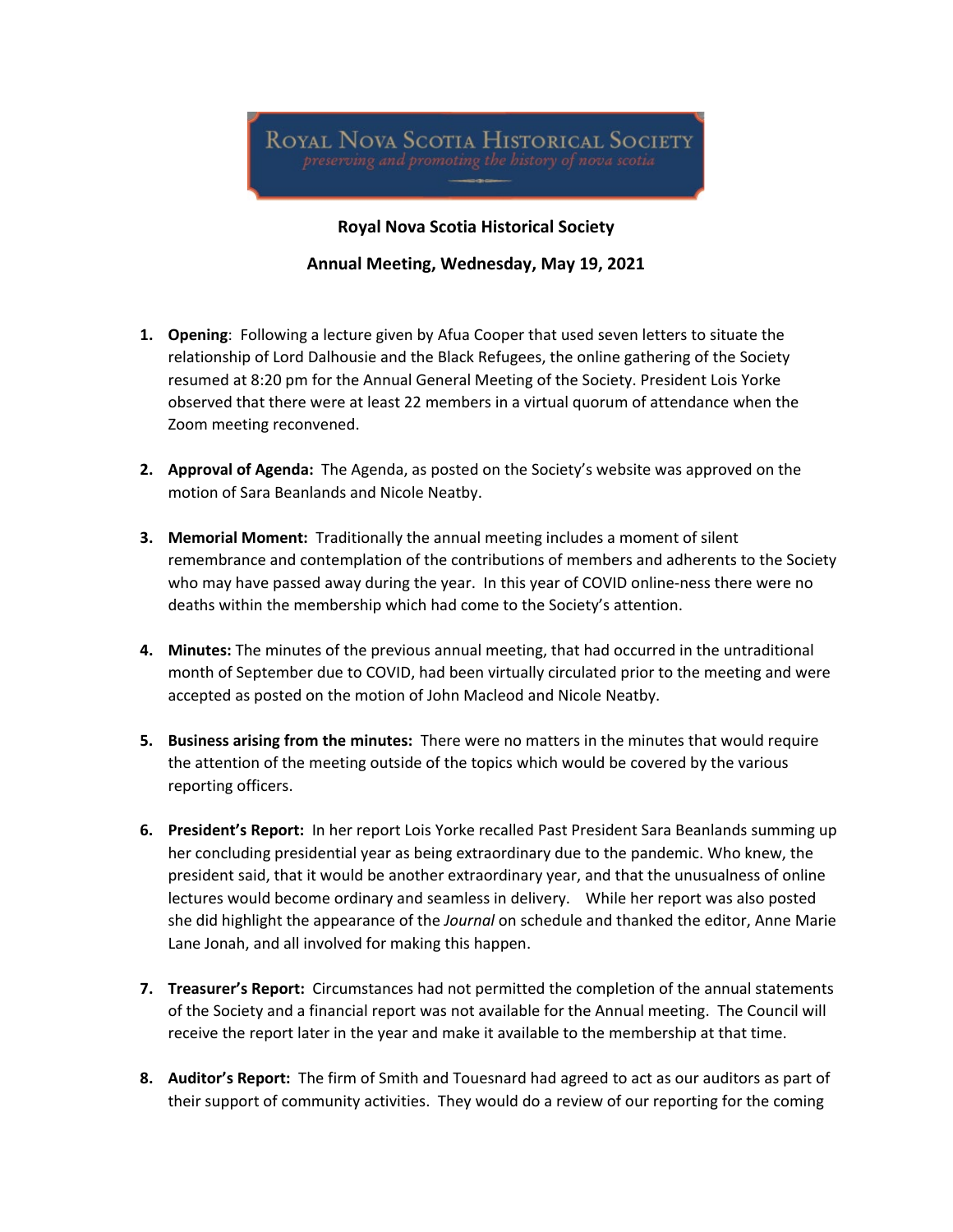year, 2021-2022, as well as provide a compliance report covering the two reporting years of 2019-2020 and 2020-2021. On the motion of Lois Yorke and Dan Conlin the Annual Meeting accepted Smith and Touesnard as our auditors.

### **9. Reports of the Vice Presidents:**

- a. **Program (Shirley Tillotson):** Shirley was unable to attend the meeting but the program report reviewing the year's activities was in the distributed package.
- b. **Publications (John Reid):** John Reid commented on the Council's support of several motions that followed from the membership survey on the future of the *Journal.* The first was on the integrity and direction of the publication, the second was to explore membership in the electronic publishing collective Érudit, and the third was to continue to offer a paper print option to our membership should electronic publication be achieved.
- c. **Publicity (Tanja Harrison):** This report was also in the real package of virtual online reports.
- **10.** Membership: Rosemary Barbour reported that the *Journal* continues to be a factor in maintaining memberships although in the 10 year period from 2012 to 2021 there had been a decline in membership numbers from 284 to 184.

### **All of these reports were then accepted by the Society of the motion of Lois Yorke and Nicole Neatby.**

**11. Nominating Committee:** Sara Beanlands presented the report of this Committee which after being seconded by James Morrison, was placed before the meeting. The report proposed the following slate of Councillors and Officers.

**President:** Lois Yorke **Past President:** Sara Beanlands **Vice President (Program):** Sara Hollett (Shirley Tillotson, retiring) **Vice President (Publicity):** Tanja Harrison **Vice President (Publications):** John Reid **Secretary:** John Macleod **Treasurer:** Hope Beanlands **Assistant Secretary:** Anjali Vohra **Membership Secretary:** Rosemary Barbour **Councillors:** Nicole Neatby Sheamus McClure (new) Albert Lee Stephanie Slaunwhite (new) Mathias Rodorff (Retiring Councillors: Dan Conlin and Claudine Bonner.)

As expected by tradition and required by the by-laws, additional nominations were sought from the pixelated floor, one, twice and then for a final time, thrice. In the presence of real silence for additional nominations the slate, as proposed above on the motion of Sara Beanlands and James Morrison, was declared adopted.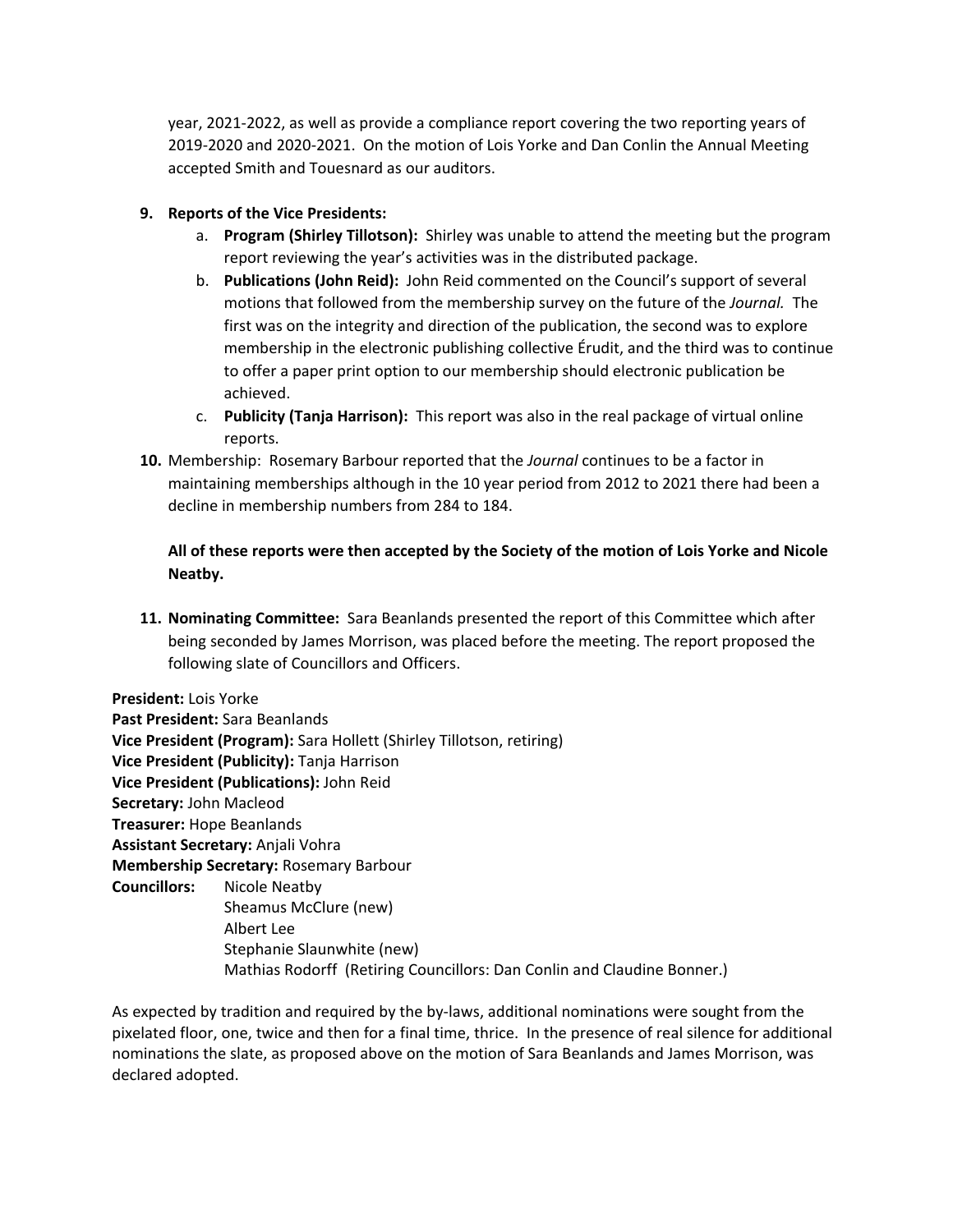Motions of thanks to the outgoing officers and councillors were also unanimously adopted by the Society.

- **12. Community Grant Program:** Lois Yorke reviewed the program for the Community Support Grants which had already been approved and endorsed by the Council. Funding for the program, which would provide separate \$250 grants to an individual and an organization through an application and adjudication process had unexpectedly been supported by a donation to the Society that will secure the program's first two years. She thanked Dan Conlin and Sara Hollett for their work in developing the program's guidelines.
- **13.** There being no further business the meeting adjourned at 9:00pm.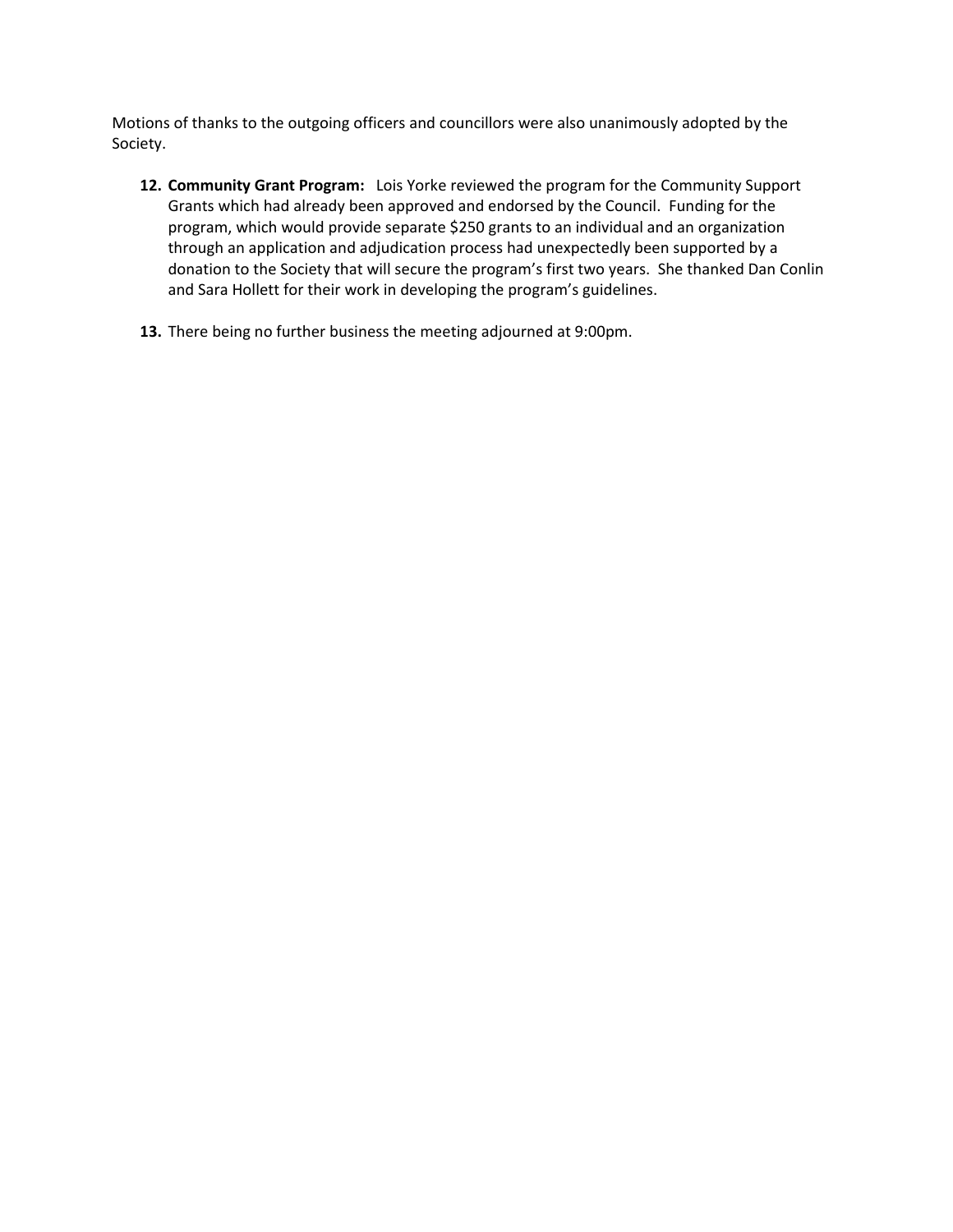### **President's Annual Report – May 2022**

At the end of the Society's 2021-2022 year, we pause -- almost in disbelief -- to note another "extraordinary year" in which we still have not been able to meet in person, although we now hold strong expectations for the coming fall season. Meanwhile we have continued to operate successfully in our online environment, thanks to technical support from Sara Beanlands (Past President), promotion and marketing from Tanja Harrison (VP-Publicity), support from Executive and Council -- and continued loyalty from you, our members.

Over the past year, all of you have demonstrated a strong commitment to gathering online. Our monthly meetings routinely draw at least 30 people, and on several occasions we have had over 60, followed by lively discussion periods moderated by Sara Hollett (VP-Programmes). A full schedule of nine lectures has been delivered and we thank each speaker, especially younger or first-time ones presenting new subjects and fresh perspectives; the determination of those for whom delivery via Zoom was a new experience has also been greatly appreciated. As well, we note with pleasure that all five presenters from January to May 2022 have been women – what would the Executive of 1878 think?

In addition to our YouTube channel, most lectures are now carried by Eastlink's Podium TV (community channel) at their invitation, thus expanding our reach even further. There's no going back now! We are deeply committed to resuming in-person meetings, but anticipate continuing a hybrid approach across several platforms, in order to reach the widest possible audience for those interested in the history of our province.

The *Journal* remains the Society's most visible legacy. A fine new volume (No. 24) appeared exactly on time in December, thanks again to the capable work of Anne Marie Lane Jonah (Editor) and Mathias Rodorff (Managing Editor). Over the past year, John Reid (VP-Publications) and the Editorial Board have continued to explore the *Journal*'s future; his report highlights coming changes to the editorial team, as well as discussions with Érudit, a long-established non-profit consortium offering digital publishing and dissemination services within Canada. Their response to us is significant, and confirms that the *Journal* has a strong profile within scholarly research and general interest communities.

Another new development this year has been Council's desire to explore colonialism in the Society's past, and to find ways of promoting enhanced diversity and inclusion in its future. A small but energetic working group was tasked with identifying possible approaches for 'The Way Forward'; we thank Sara Beanlands, Sara Hollett, John MacLeod, Nicole Neatby, Stefanie Slaunwhite, Chris McCreery and Brian Tennyson for their enthusiasm and contributions. Once the general membership has been consulted regarding this -- in person and within the next few weeks -- next steps and further consultations will follow.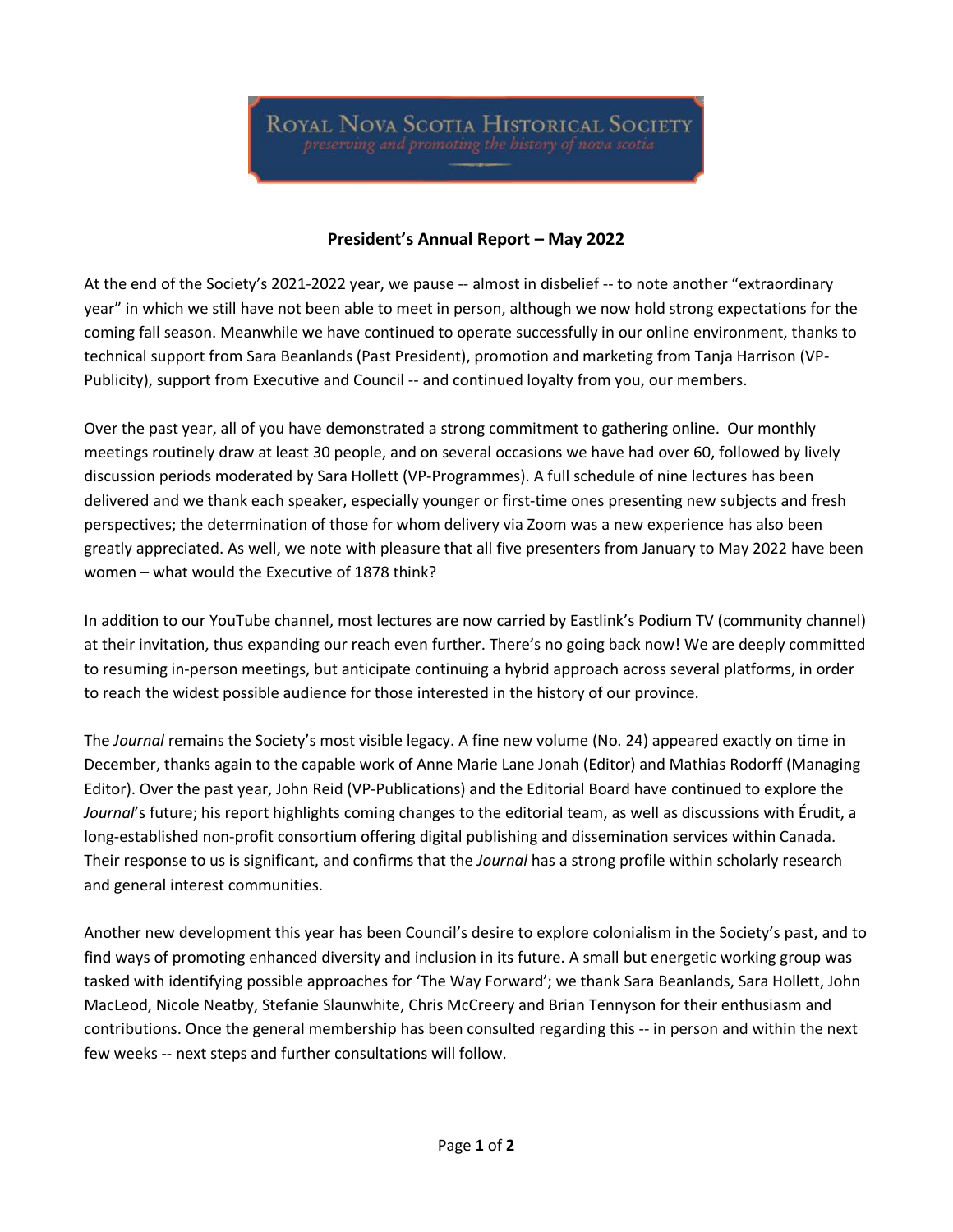Although we are a small organization, Rosemary Barbour (Membership Secretary) reports an additional 35 new members over the last year, bringing our total to 208. This is encouraging, and I like to think that some of the increase is due to our expanded online visibility. If we have learned nothing else across the last two years, it is that if you build it or offer it, they will most certainly come. Even small organizations such as ours incur financial obligations, however, and we thank Hope Beanlands (Treasurer) for her diligence and keen eye in shepherding our financial resources, cash flow and accountability through the past year.

Tonight's AGM will see various Society members complete their office terms in several key positions -- Rosemary Barbour (20 years as Membership Secretary), John Reid, Albert Lee, Mathias Rodorff (not going far), Anne Marie Lane Jonah and Karen Smith (nearly 25 years as the *Journal*'s Book Review Editor). We are indeed grateful for their contributions.

We are also pleased this evening to welcome two new Fellows to the Society - John Cordes and Karen Smith, both recognized for long and capable service. John served 2014-2019 as the Society's treasurer, while at the same time carrying our website through development and software updates and changes; although no longer occupying a specific position in the Society, John continues to offer assistance and advice whenever asked. Karen, as the *Journal*'s longstanding Book Review Editor, has reliably delivered reviews of the highest quality, based on her unerring ability to find the right reviewer and persuasively urge them to contribute! She has also been an insightful and dedicated member of the Editorial Board, invariably bringing key perspectives to discussions of all aspects regarding policies and operations of the *Journal*.

In closing, and now at the end of my second year as President, I remain grateful for the continued support and encouragement extended by everyone – Executive, Council, and general members. In the months ahead, I also look forward to meeting some of you in person for the first time! Meanwhile, we have accomplished much, the Society remains strong, and together we will continue to move forward and achieve even more.

Respectfully submitted, Lois Yorke / President 15 May 2022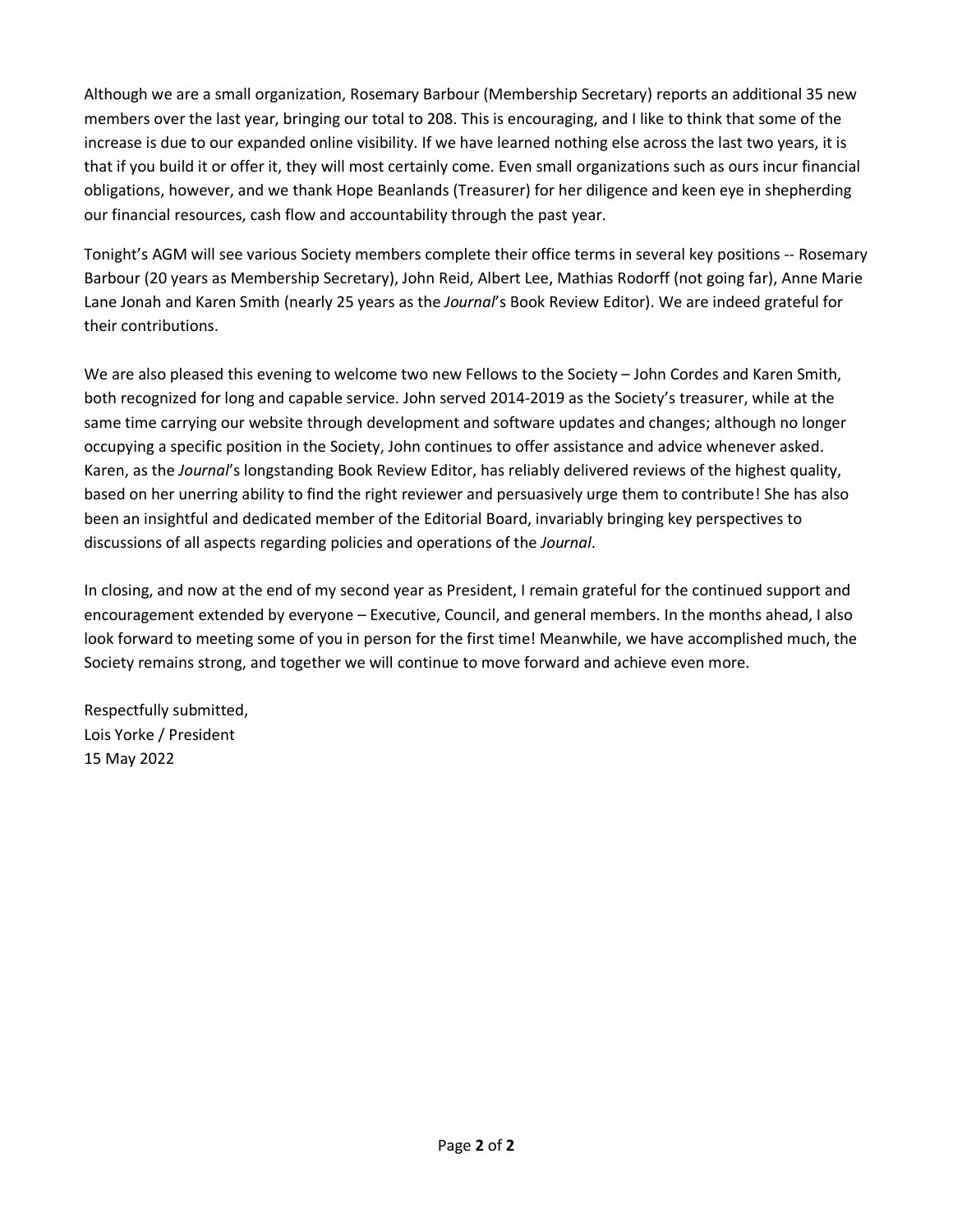#### **Treasurer's Report 2021 - 2022 Balance Sheet (Unaudited)**

#### **March 31, 2022**

| <b>ASSETS</b>         |                |
|-----------------------|----------------|
| Current               |                |
| Cash                  | \$10,365.54    |
| <b>HST Receivable</b> | 524.06<br>\$   |
|                       | \$10,889.60    |
| Inventory             | 4,020.00<br>S. |
| <b>Investments</b>    | \$26,000.00    |
|                       | \$30,020.00    |
| <b>NET ASSETS</b>     | \$40,909.60    |

### **Statement of Operation and Net Assets (Unaudited)**

#### **March 31, 2022**

| Revenue                            |                 |
|------------------------------------|-----------------|
| Membership Dues                    | \$6,858.66      |
| Donations                          | \$2,865.00      |
| Journal Sales and Royalties        | \$1,145.50      |
| Interest Income                    | 68.00           |
| <b>Total</b>                       | \$10,937.61     |
| Expenses                           |                 |
| Bank Charges and Interest          | \$<br>106.98    |
| Fees: PayPal                       | \$<br>142.37    |
| <b>RNSHS Journal Production</b>    | \$.<br>5,079.66 |
| <b>Office Expenses</b>             | \$.<br>4,411.98 |
| Speaker Expenses                   | 0.00            |
| <b>Total</b>                       | \$9,740.99      |
| Liability: Uncashed cheque #000045 | \$<br>146.22    |
| Net Income                         | 1,050.40<br>Ś.  |
| Net Assets Beginning of Year       | \$40,841.00     |
| NET ASSETS, END OF YEAR            | \$41,891.40     |
|                                    |                 |

Respectfully submitted, Hope Beanlands, Treasurer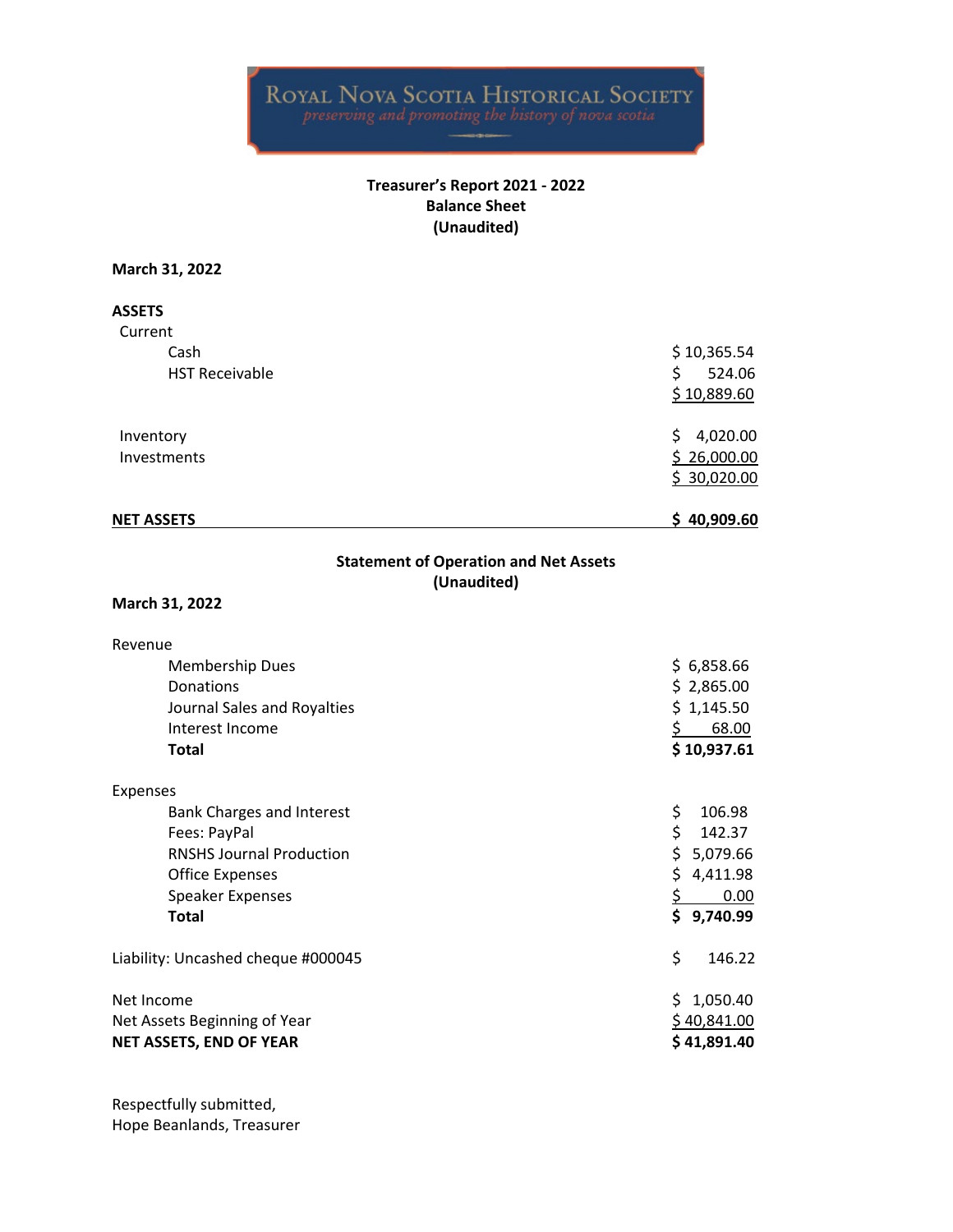## **Annual Report of the Vice-President, Programmes May 18, 2022**

The 2021-22 year started off and ended with great optimism that we would soon be back to inperson lectures, but covid had other plans. Despite this, the Society was successfully able to continue its delivery of lectures via Zoom. In the end, all 9 lectures were delivered via Zoom:

1. "Not just Evangeline: A Look at Real Acadian Women," Susan Surette-Draper

2. "The Submarine Mining Establishment on Georges Island, 1873-1906", Sara Beanlands

3. "Nostalgia, Longing, and the Embedded Self: Overshot Weaving and Stories of Place in Cape Breton," Dr. Hilary Doda

4. "J.B. McLachlan, Labour Hero or Opportunist?", Carole MacDonald

5. "Cow Bay's Ocean Playground: The Shifting 'sandscape' of Silver Sands Beach, 1860s to Present," Magen Hudak

6. "Two Girls Named Blanche: Race, Gender, and Education in Turn of the 20th Century Halifax," Judith Fingard

7. "Railroaded: The Creation of Immigration Facilities in Halifax, 1889-1928," Steven Schwinghamer

8. "In Defence of Parochialism: the Recovery of the A. F. Church Maps," Paul Armstrong

9. "The Beginning of Black Jazz in Eastern Canada," Wade Pfaff

We hit record highs of participant numbers, with lectures regularly reaching 50-60 participants. Q&A sessions were lively, engaging, and at times heartwarming. Eastlink Podium TV aired several of our lectures, including Wade Pfaff's and Judith Fingard's excellent lectures on African Nova Scotians. Most lectures are also available on the RNSHS' YouTube channel.

Looking forward to 2022-23, we are continuing to seek out topics related to previously marginalized communities in Nova Scotia, as well as invite new scholars, and innovative methods of delivery. We are committed to continuing having all lectures live-streamed and hope to continue to offer speakers the option of presenting virtually, once we are back to inperson. Over the past two years, the freedom to engage speakers from all over Canada on Nova Scotian topics has led to greater diversity and accessibility.

The 2022-23 schedule is shaping up, but I am actively seeking 2-3 speakers. My aim is to also schedule future years ahead of time, so please send along anyone who you think may be interested in presenting. First time presenters and graduate students are encouraged and welcomed!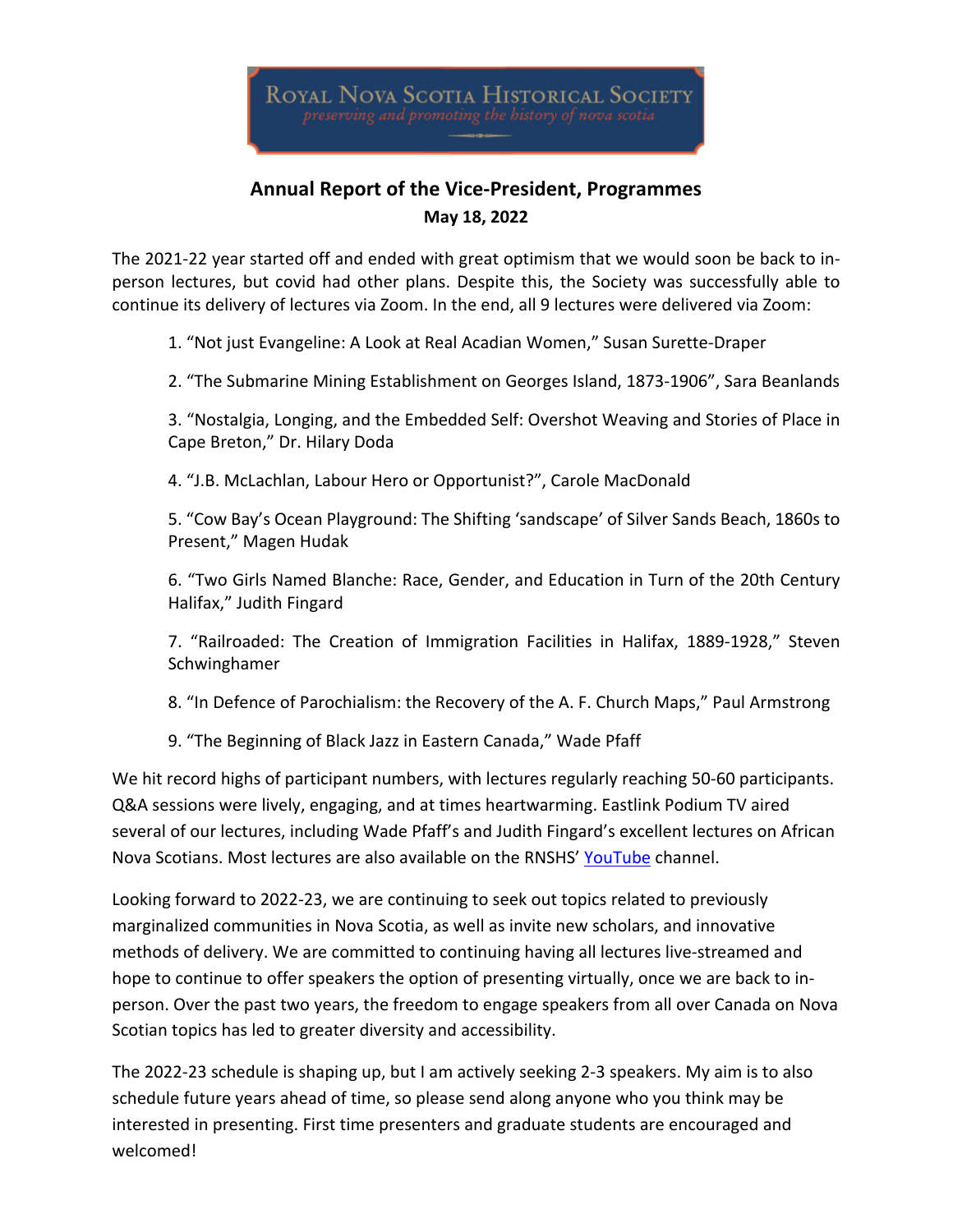The constant pivoting would not have been possible without the technical support, advice, and wisdom of Lois Yorke, Tanja Harrison, Stefanie Slaunwhite, Sara Beanlands, and all Council members.

I have so enjoyed my first full year as VP Programmes and look forward to a fantastic 2022-23 where we can hear stories of Nova Scotia together (hopefully in-person!)

Respectfully submitted, Sara Hollett Rimmer

Vice-President, Programmes, 16 May 2022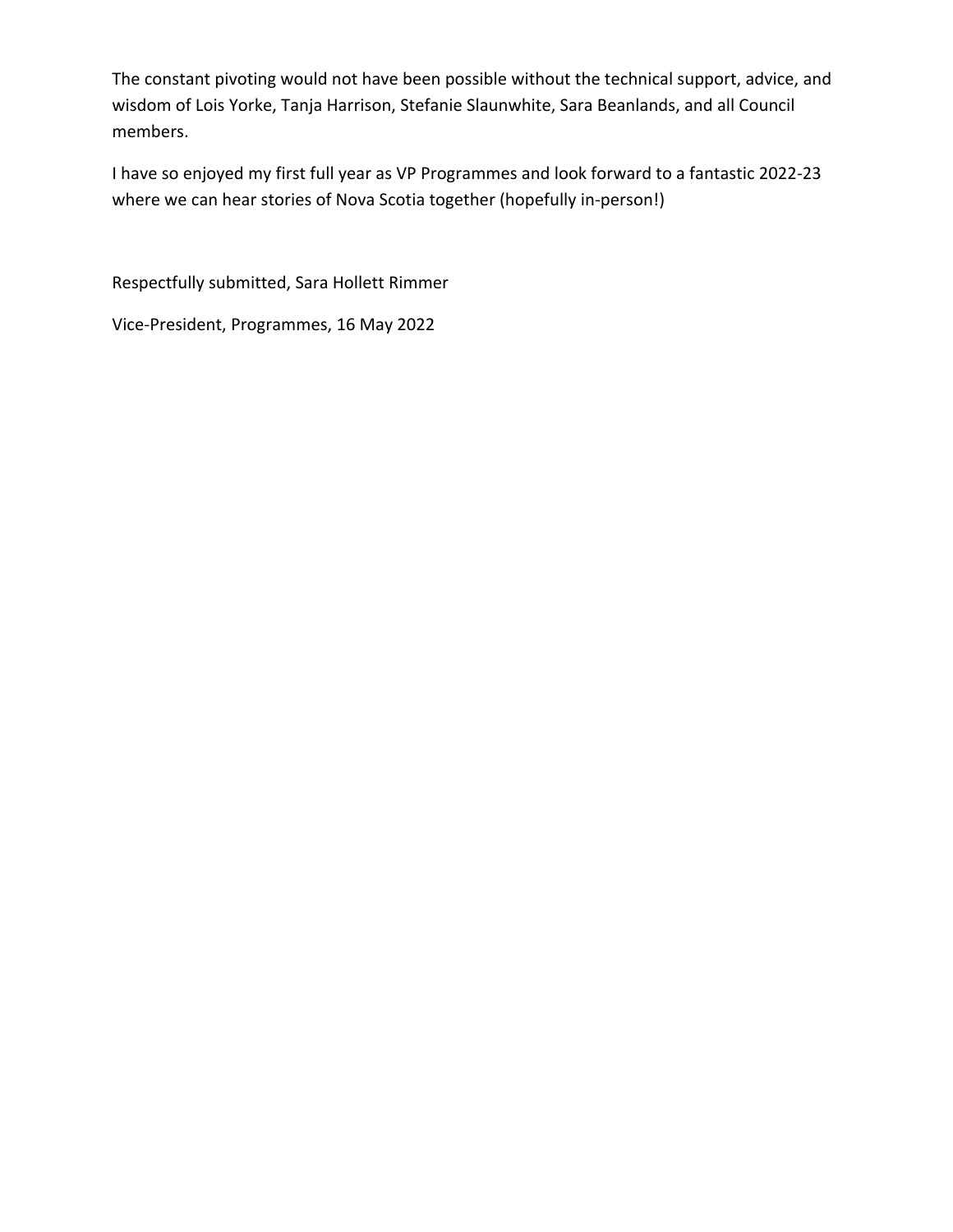ROYAL NOVA SCOTIA HISTORICAL SOCIETY preserving and promoting the history of nova scotia

# **Report of Vice-President Publications for 2021-22 Year**

First and foremost, Volume 24 of the *Journal* was published in late 2021. As in past years, it is a very strong issue. Important full-length articles are contributed by Jennifer Brady and Lindsey MacCallum, Grace McNutt, and Barry Cahill. Insightful research notes are by Laurie Glenn Norris, and John N. Grant (who contributed two research notes), while Heather Long's comprehensively-documented genealogical article provides many key perspectives on the prominent Illsley family of Nova Scotia. Also with book reviews by Robert Nicholas Bérard, Philip L. Hartling, Richard Starr, David A. Sutherland, and Jay White, this issue addresses a great variety of interesting historical areas. Its high quality reflects the continuing dedication of Anne Marie Lane Jonah as Editor, and of the editorial team. Congratulations to all!

There have also been other important developments during the year concerning the *Journal*. Guided by the results of last year's membership survey, and approved by the Editorial Board and then by the Council of the Society, a new document complementary to the existing mission statement (which can be found on p. viii of the current issue) was developed, entitled "Characteristics of the *Journal*". It is appended to this report as Appendix I. On the basis of this statement, which is designed to advance the community-based characteristics of the *Journal* that were emphasized strongly by respondents to the survey, an application was made for membership of *Érudit*, which would bring important financial and other benefits. News on whether the application has been successful is expected later in the spring of 2022. There has also been preliminary discussion of digitization of all back issues, although detailed planning (which would be assisted by a favourable response to the *Érudit* application) has yet to begin. A strategy has also been developed for transitioning to primarily electronic distribution of the *Journal*, which is appended to this report as Appendix II.

Finally but very importantly, the year has seen important developments in the composition of the *Journal*'s editorial team. Following the publication of Volume 24, Karen Smith stepped away from the position of Book Review Editor, which she had held for almost twenty-five years. The Council of the Society has already expressed its deep gratitude for her distinguished service, and it is my hope that the Annual General Meeting will do likewise. The Editor, Anne Marie Lane Jonah, has signified that she wishes to complete her term with the publication of Volume 25. While this means that she will continue in the Editorship until later in 2022, I hope also that the Annual General Meeting will express its immense appreciation for her leadership and for the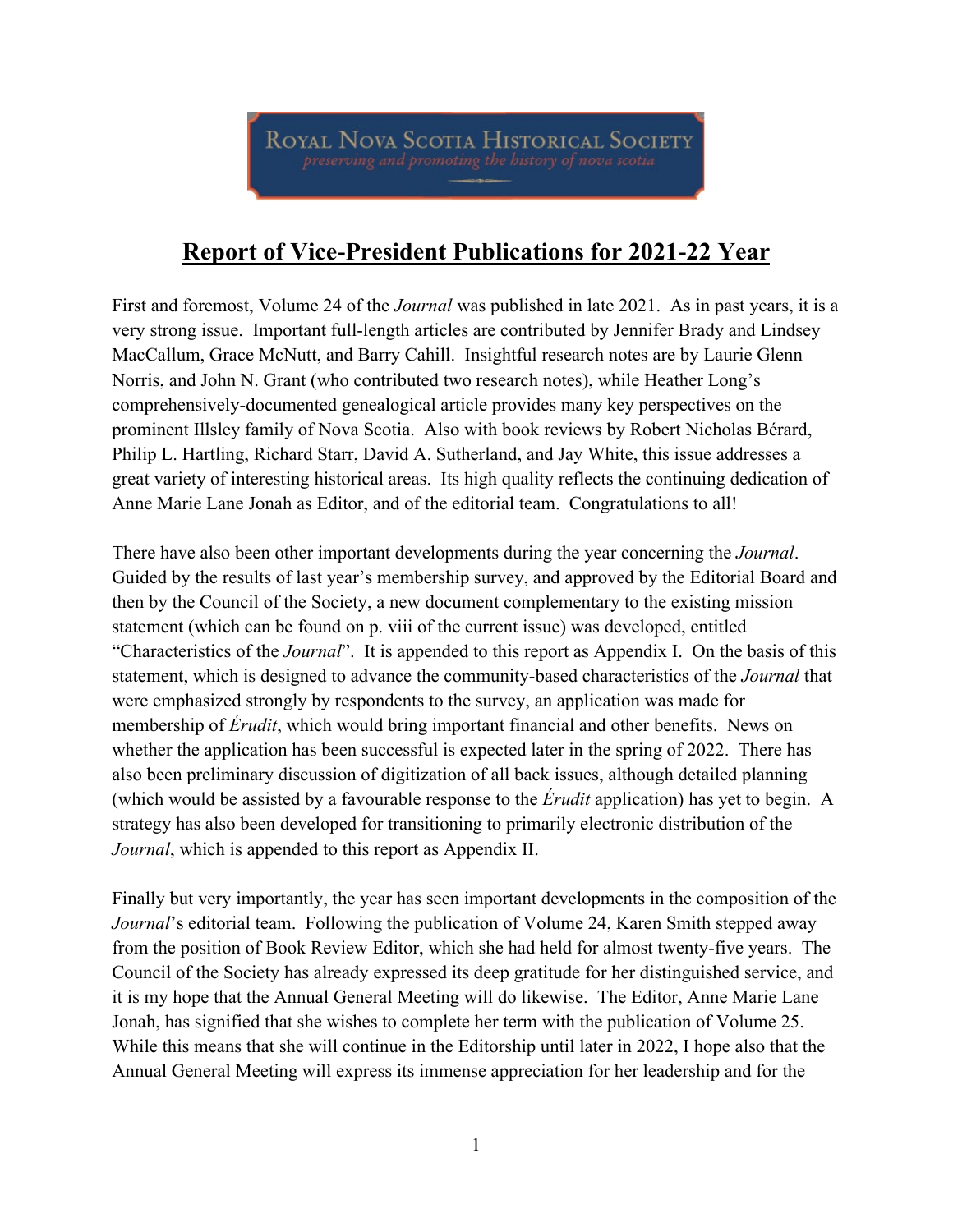insistence on the highest quality that has always characterized her dedication to the exacting duties of this role.

Arising from these changes, it is a pleasure to report that Robert Bérard has been appointed Book Review Editor, effective immediately, and that (in accordance with a process recently approved by the Council of the Society) Mathias Rodorff has been appointed as Editor, effective following the publication of Volume 25. Congratulations to both! A process to fill the position of Managing Editor, which will then become vacant, will be launched in the early Fall of 2022.

Thus, the membership of the Society, in my estimation, can rest assured that the excellence of the *Journal* has been fully sustained during the current year, and that it will be in good hands going forward!

John Reid 12 May 2022

## **Appendix I: Statement on Characteristics of the** *Journal*

*(Document approved by the Council of the Society on 15 November 2021, on recommendation of the Working Group on the Future of the* Journal*).*

The following mission statement for the Journal was adopted by the Editorial Board on 26 April 2021 and by the RNSHS Council on 17 May 2021:

"The *Journal* of the Royal Nova Scotia Historical Society (RNSHS) has advanced scholarship on the history of Nova Scotia since 1998 and in previous forms (the *Collections* and the *Nova Scotia Historical Review*) going back until 1878. Its mission is to make articles on a wide spectrum of important and pertinent subjects available to our members and to the broader community. The content of the *Journal* includes papers read at the Society's public meetings, and, on a spaceavailable basis, relevant works on the history of Nova Scotia submitted to the *Journal* but not read before the Society. This publication grew out of decades of publishing the papers read before the Society; but the *Journal* has taken a step beyond previous publications by requiring the review and revision of papers to bring them all to a similar scholarly standard. It is delivered once annually to all Society members in good standing.

"The *Journal*'s mission is to foster the publication of excellent works on the history of Nova Scotia from both academic and community historians, including special attention to genealogy. It also serves the membership through a summary president's message and book reviews. All articles and research notes are subject to independent peer review, and genealogies are reviewed,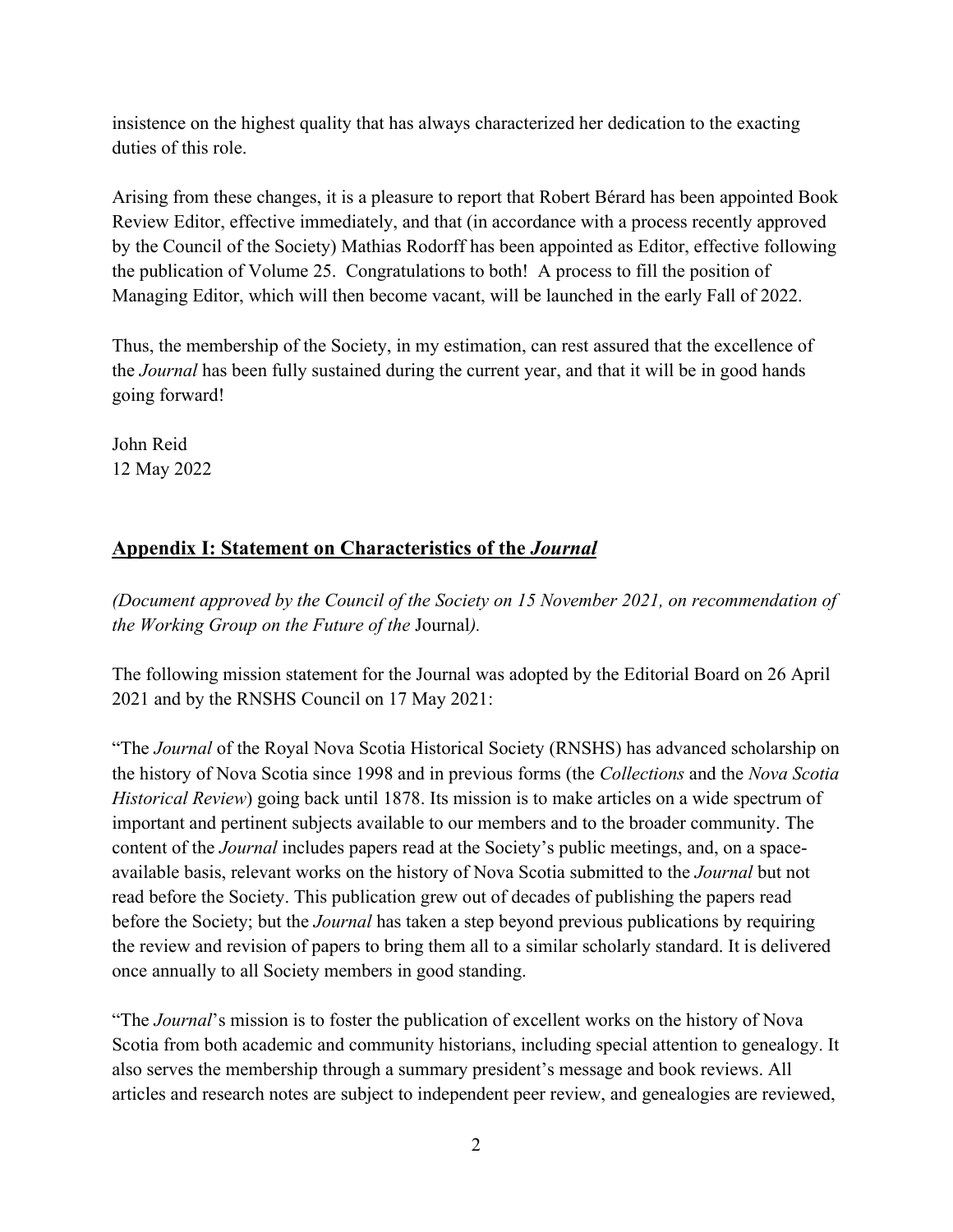to ascertain that all works published are sound, appropriately documented, and of value to our membership. The varied authorship of contributions to the *Journal*, along with the flexibility that the editorial board exercises regarding types of submissions, allows the *Journal* to make academic works available to the broader regional community, to nurture the scholarship of graduate students, and to encourage community historians to share their work with the Society. Both the discussions at the Society's meetings and the peer review process contribute to the published articles: providing valuable critiques, new insights, and guidance to sources and questions to consider, to help authors to develop their work to the highest standard possible."

This mission statement was developed in the light of the 2021 membership survey, which made clear the wish of the membership for the *Journal* to continue to continue to appeal to a wide audience that would embrace both academic and non-academic readers. Accordingly, this anticipation of a broad readership should be an essential characteristic of the *Journal*, expressed in openness to community-based as well as academic authors and in a commitment to broad accessibility of readership.

In order to facilitate the breadth of readership to which the *Journal* aspires, the current policy of accepting submissions in a variety of categories will be continued: full-length academic articles (target of six per annual volume); research notes; genealogical articles; book reviews. In addition, new categories of submission may also be introduced in the future, particularly to broaden authorship from the wider community and to maintain the *Journal*'s relationship with the Society's speaker series.

Acceptance of contributions to the *Journal* will continue to be conditional on appropriate review processes, which (as at present) can and will differ according to the categories of submission. While full-length academic articles will continue to be subject to full peer review, other forms of submission will be assessed according to suitable procedures as prescribed from time to time by the Editorial Board.

The Society recognizes that the *Journal* is an important element of its public face. Accordingly, the Editorial Board will be invited to develop, and to update from time to time, policy for the *Journal* that will respond in detail to the Society's process on "The Way Forward," acknowledging its colonial origins and advancing values of diversity and inclusion. In addition, the Society will work with the Editorial Board in broadening accessibility of readership. Traditionally, access to the *Journal* has been widely seen as an attribute of paid membership of the Society, even though in practice libraries have frequently provided access through Proquest. In reviewing its membership practices in accordance with the outcomes of the process on "The Way Forward," the Society will seek to broaden access to the *Journal*, even though potentially balancing this value with the need to retain membership in order to ensure the Society's future viability.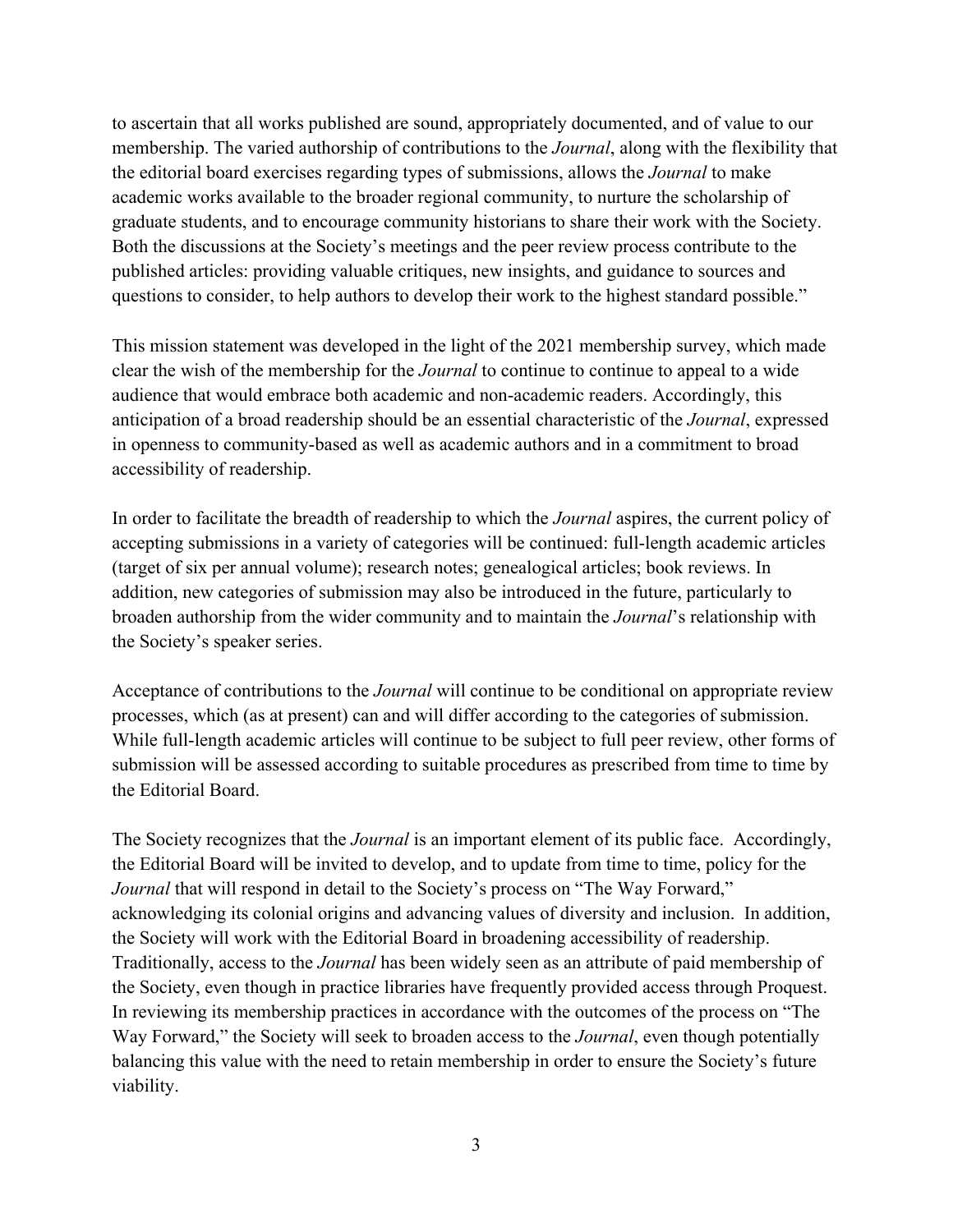The Society anticipates that the *Journal* will continue long into the future as a publication of the highest historical quality that embodies the Society's values of diversity and inclusion.

## **Appendix I: Statement on Distribution of the** *Journal*

*(Document approved by the Council of the Society on 15 November 2021, on recommendation of the Working Group on the Future of the* Journal*).*

Taking into consideration both the potential cost savings and the favourable viewpoints expressed in the membership survey, the working group recommends in principle that electronic distribution become the norm for the *Journal*, though with print copies continuing to be available to members who prefer them.

However, it is also recommended that the shift to primarily electronic distribution await the results of efforts to gain access to the Open Journal System (OJS), which may be either through membership of *Érudit* (depending on whether membership can be attained while preserving the characteristics of the *Journal* to which value was attached by respondents to the membership survey) or through affiliation with a local university.

When primarily electronic distribution is begun, it is further recommended that there be a twoyear transition period. During the first year, a full print run of the *Journal* would be produced, while members would be asked (as part of their membership renewal) to opt for either electronic or print copies in ensuing years. During the second year, electronic and print copies would be distributed according to members' preferences, and a detailed plan would be adopted that could involve the charging of an additional fee for full or partial cost recovery (as supported in the membership survey) to those members receiving print copies.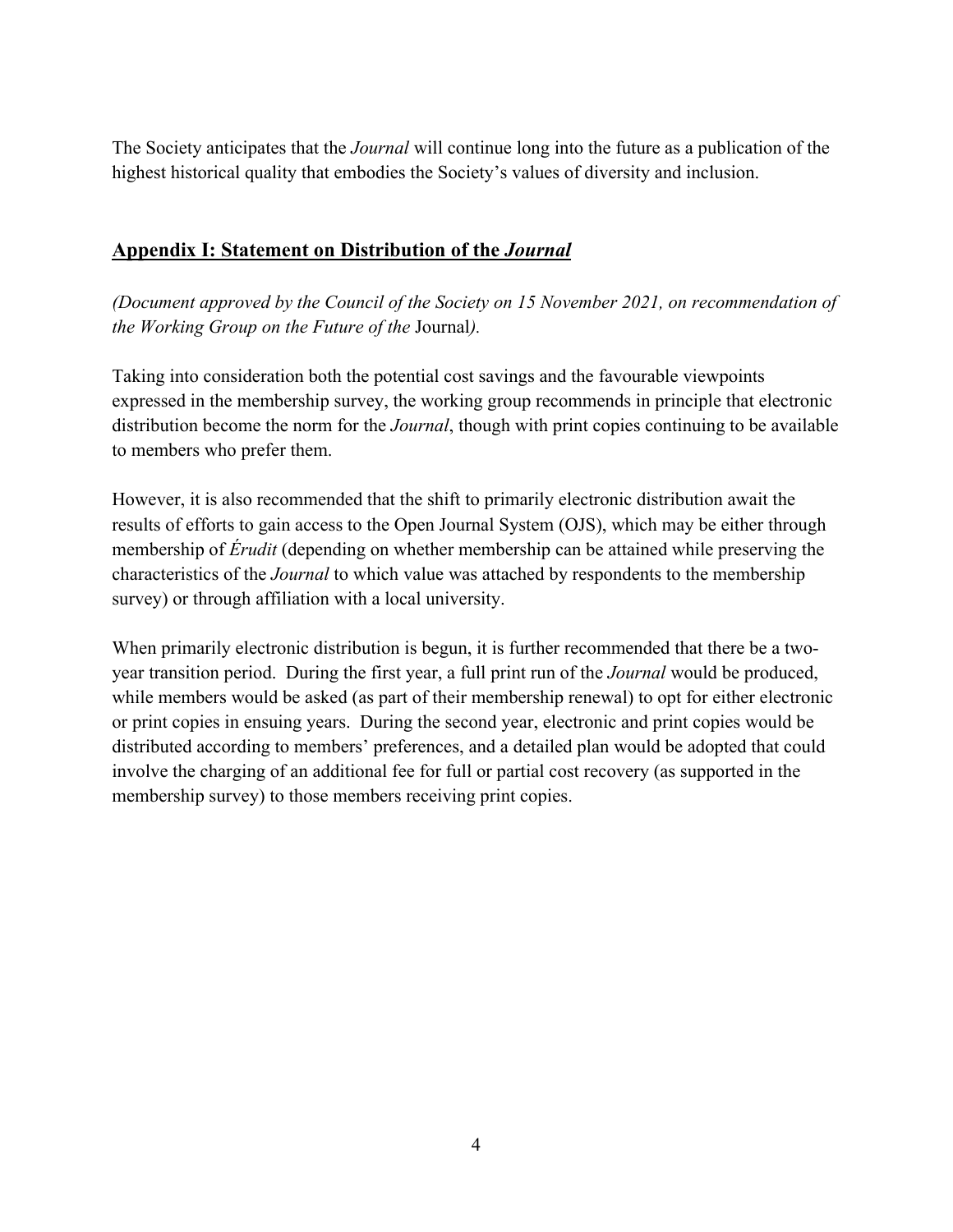**ROYAL NOVA SCOTIA HISTORICAL SOCIETY** 

## **Annual Report of the Vice-President, Publicity May 18, 2022**

The following are highlights since the last AGM, summarizing the 2021-22 year.

The Zoom-based public lectures were again promoted via the member and community listerv and social media accounts. Thanks to Councillor Stefanie Slauenwhite for continuing to assist with Twitter posts and engagement. Followers continue to grow. As of this writing, Facebook has 2939 (up from 2290); this represents over one thousand new followers over the past two years (1667 in 2020). Twitter has jumped to 648 (from 582). The YouTube channel now has 62 subscribers (up from 27). With our presenters' permission, eight events were recorded for dissemination by the lecture team (Sara Hollett Rimmer, Sara Beanlands, and Lois Yorke) with the AGM talk bringing the number to nine for the 2021-22 lecture series. The last recordings are in the process of being edited for uploading and promotion soon. The RNSHS email listserv (no membership required) has seen a dip in audience from 394 to 389. Anecdotally, with a notice now on the website, new members appear to be signing on. The large jump in subscribers during the height of the pandemic has evened to a dedicated following for communications.

Responding to research queries and related requests from around the world received via the [info@rnshs.ca](mailto:info@rnshs.ca) account, as well as making connections locally and abroad to increase membership and further the mission of the RNSHS, continues as a duty of my role. The year was spent forging a closer relationship with the Society's web hosting team and the technical issues that once plagued the RNSHS website over the 2020-21 year have been sorted. The section for Community Events has also been revived. I am now working closely with the President and VP Programmes to find a new venue for a 2022-23 hybrid public lecture series.

An exciting partnership was fostered over the past year between the Society and Eastlink's Podium TV series, which selects public presentations for redistribution via the community channel. The inaugural Eastlink presentation was Wade Pfaff's talk entitled 'The Beginning of Black Jazz in Eastern Canada' which aired during African Heritage Month in October 2021.

It has been a pleasure working with the Council again, now in my second term of this role. A wonderful year in which I have learned so much. I am grateful for the support, enthusiasm, and knowledge shared with me by the Executive, members, speakers, and the community-at-large.

Respectfully submitted,

Jugilli

Tanja Harrison Vice-President, Publicity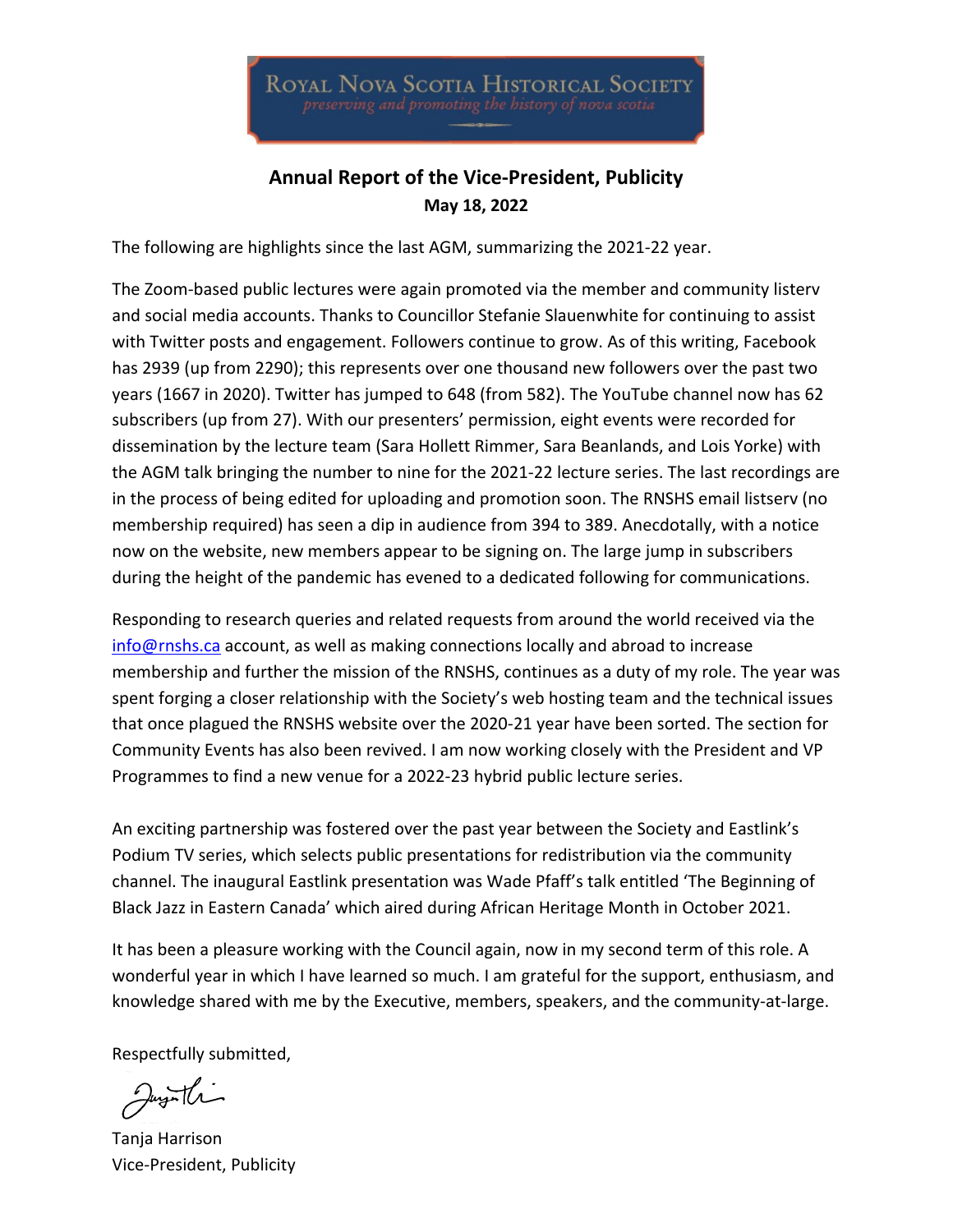`

#### **Report of the Membership Secretary to the Annual General Meeting, 18 May 2022**

Membership as of 31 March 2022

| Type of Membership            | 2020-21 (year end) | 2021-22 (year end) |
|-------------------------------|--------------------|--------------------|
| Life Members                  | 15                 | 15                 |
| Individual Member - Canada    | 117                | 137                |
| Individual Member - USA       | 11                 | 13                 |
| Individual Member -           | 0                  | 0                  |
| International                 |                    |                    |
| Institutional Member - Canada | 29                 | 29                 |
| Institutional Member - USA    | 8                  | 6                  |
| Institutional Member -        | 1                  | $\overline{2}$     |
| International                 |                    |                    |
| <b>Family Members</b>         |                    | 3                  |
| <b>Student Member</b>         | 2                  | 3                  |
| <b>TOTAL</b>                  | 184                | 208                |

Complimentary copies are sent to the Governor-General and the Lieutenant-Governor. Deposit copies are sent to Library and Archives Canada.

New members added in 2021-22 = 35

#### **Fellows**

Dr Margaret Conrad, FRNSHS Dr. Brian C Cuthbertson, FRNSHS Mrs. Joan Dawson, FRNSHS Dr. Judith Fingard, FRNSHS Mr. David B Flemming, FRNSHS Dr John N Grant, FRNSHS Mr. Donald F Maclean, FRNSHS Dr. Alan E. Marble, FRNSHS Dr. Henry Roper, FRNSHS Dr. David. A. Sutherland, FRNSHS

Rosemary V Barbour Membership Secretary **May 2022**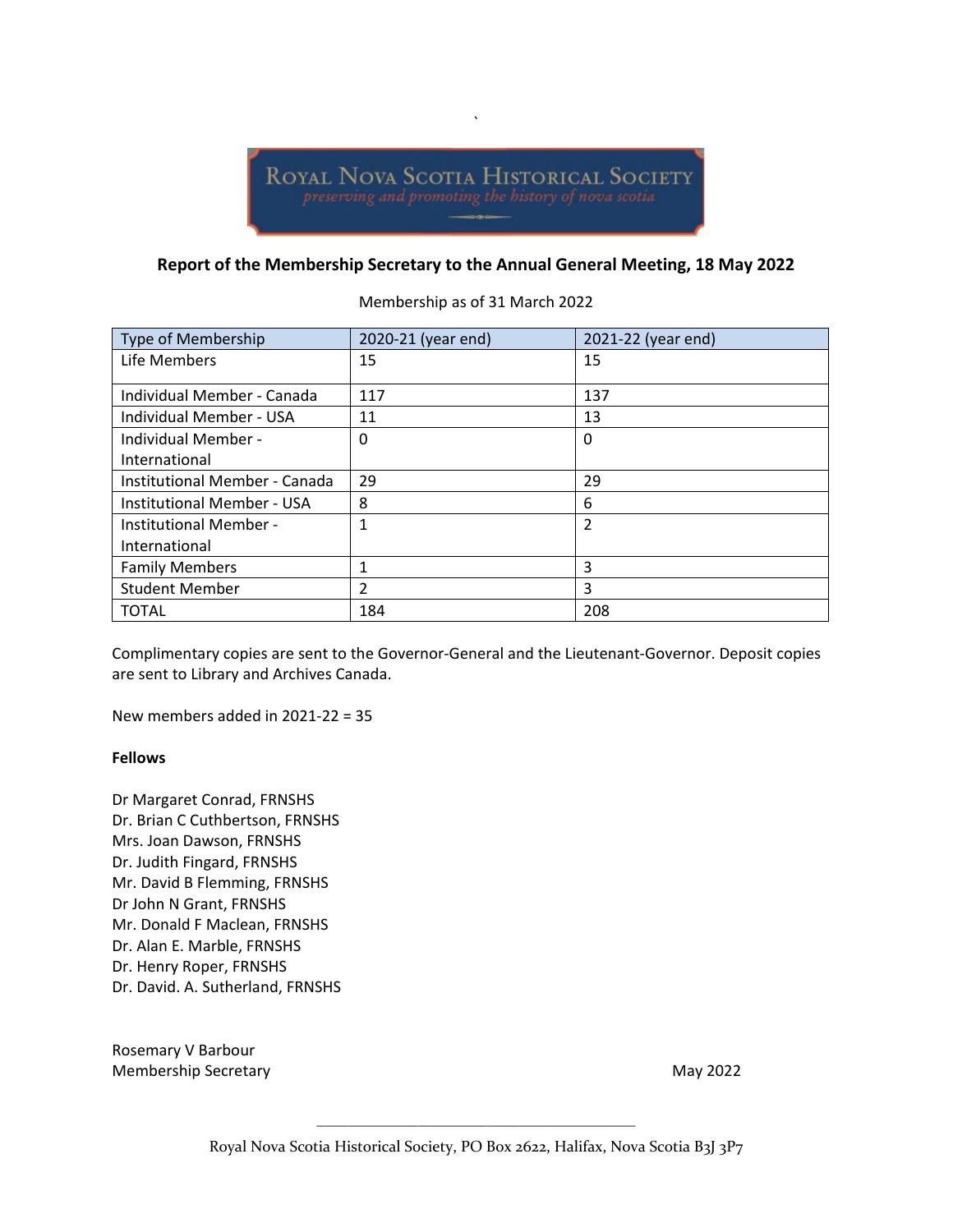#### RNSHS Community Support Grants - Report from the Sub-Committee

Members: Dan Conlin, Nicole Neatby, Mathias Rodorff

In 2021 the Royal Nova Scotia Historical Society began supporting organizations and individuals in Nova Scotia by offering one grant of \$250 per annum for each group. The Sub-Committee reviewed the received applications, sent their recommendations to the President and reported to the Council. All applicants were notified by the President. The two recipients received a cheque and were asked to submit a follow-up report within three months of completing their funded activity.

In 2021 the two recipients of the RNSHS Community Grants were the Admiral Digby Library & Historical Society and the Colchester Historical Society. The Admiral Digby Library & Historical Society was granted our support for their conservation efforts of the archival records on the Digby Family of William Ganong. The efforts of the Colchester Historical Society in processing, adding descriptions and digitizing all photographs of their archival collection and adequately preserving the originals were supported by our second Community grant.

In this first year, the Society received several applications from organizations. However, only one application from an individual was received, and it did not meet the stated requirements. The Sub-Committee has therefore recommended to the Council that the Sub-Committee be given flexibility to distribute the two grants of \$250 on the basis of the applications received, i.e. reserving the right to decline those which do not meet the requirements; this may result in grants being awarded to two organizations or two individuals, instead of one to each.

Respectfully submitted, Mathias Rodorff 15 May 2022